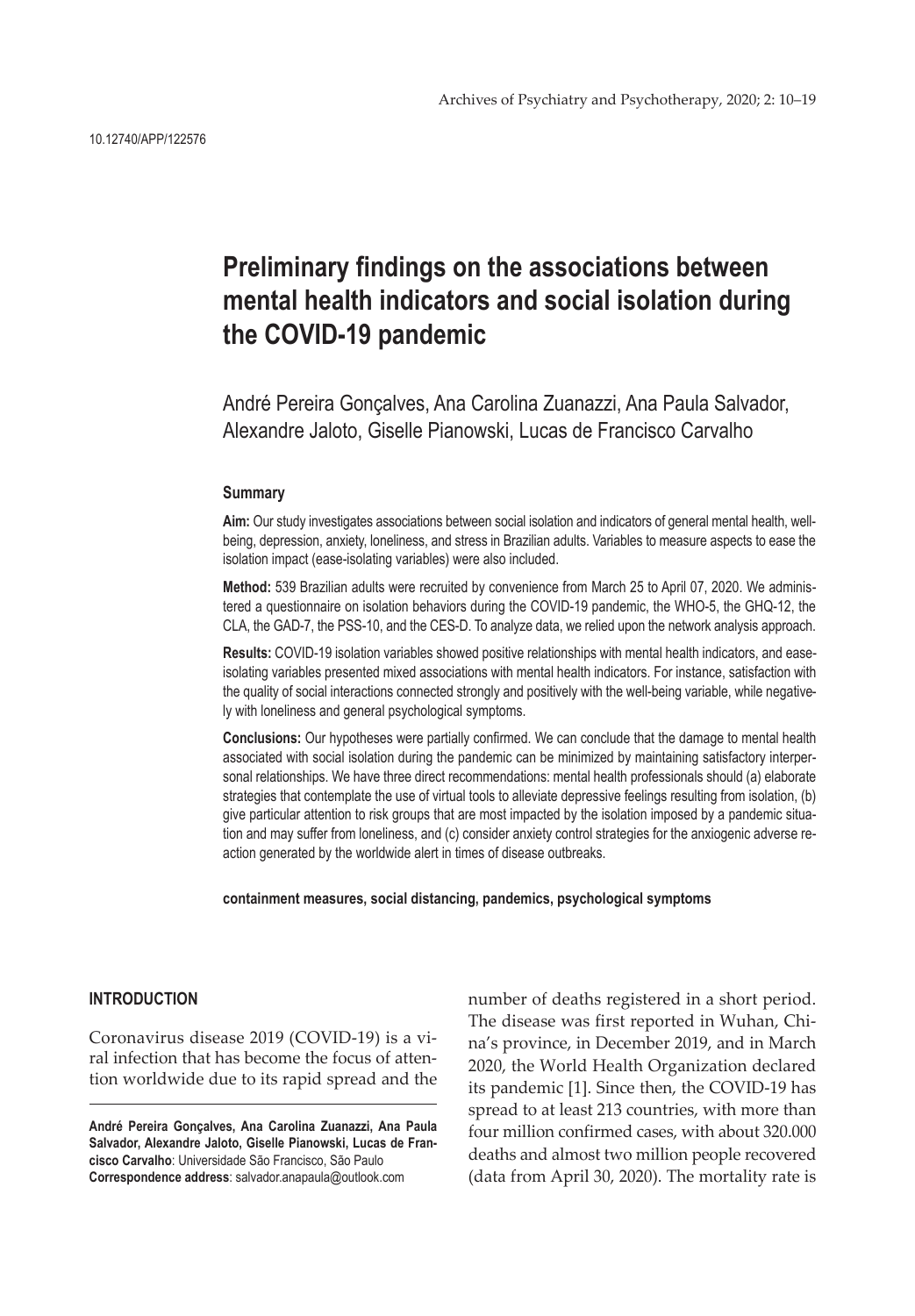variable across countries, with a mutual concern that the peak in the curve overloads health systems, causing even more lethality than expected. The countries most affected so far, besides China, are the United States, Russia, Spain, Italy, United Kingdom, Brazil, and Italy [2].

Along with the physical symptoms of COV-ID-19 (e.g., cough, fever, pneumonia), studies have reported negative outcomes on mental health. These outcomes go beyond those diagnosed, reaching people who are suffering multiple general prejudices of this threatening and unstable moment [e.g., 3, 4]. Increased depressive and anxious symptoms, as well as high rates of stress, were observed in samples impacted by the COVID-19 pandemic, indicating the possibility of medium and long-term impacts on the mental health of both infected and not infected people [5-10]. Empirical evidence from previous events, such as the Ebola outbreak [11-13], Severe acute respiratory syndrome [SARS; 14], and the Acquired immunodeficiency syndrome [AIDS;15], indicate the increase in symptoms of depression, anxiety, and symptoms of post-traumatic stress disorder (PTSD) in the population, extended in subsequent years to the outbreak.

Essential containment measures seem to add risks to mental health. One of the major containment measures adopted by WHO [1] is the social isolation, focusing on flattening the virus contamination curve [16-20]. It includes actions such as closing non-essential public places (e.g., stores, bars), as well as recommendations to avoid crowds and also smaller social events. The social isolation is under investigation during COVID-19, showing negative associations with mental health by increasing levels of stress, depression, and anxiety, with expectations that it will last after the pandemic [21].

An Italian study examined associations between forced social isolation and negative outcomes on people's mental health [22]. The results indicated that more time of isolation and worst local structure to spend isolation contributed to higher levels of mental health-related problems. According to [23], the COVID-19 pandemic is likely to increase the anxiety levels of populations affected by the disease, and these levels will tend to be even higher in places where lockdown measures have been adopted. Negative impacts of social isolation on mental health have also been observed in events before the pandemic, including a decrease in psychological well-being, an increase in the feeling of discomfort, especially in women and the elderly [24], as well as increased levels of anxiety, depression, and stress [14, 25, 26, 27].

This study was conducted in Brazil. The country has been seen as a case where the pandemic still has an increasing curve, while in other countries, the curve has already peaked and is now decreasing. Probably part of the aggravation of the situation in Brazil is related to the government stance, most to the Brazilian president, Jair Bolsonaro [28]. Our study investigates associations between social isolation and indicators of general mental health, well-being, depression, anxiety, loneliness, and stress in Brazilian adults. For social isolation, we included variables that measure isolation due to COVID-19 (COVID-19 isolation variables) and variables to measure aspects to ease isolation impact (easeisolating variables). We elaborated two hypotheses for this study: h1) COVID-19 isolation variables will show positive associations with general psychological symptoms, depression, anxiety, loneliness and stress [29, 30], while negative associations with well-being indicators [29, 30]; and, h2) ease-isolation variables will show positive associations with well-being indicators, while negative associations with general psychological symptoms, depression, anxiety, loneliness, and stress.

# **METHODS**

#### *Participants*

The sample consisted of 539 Brazilian adults recruited by convenience from March 25 to April 07, 2020. The inclusion criterion was age  $\geq 18$ years. A sensitivity analysis using G\*Power [31] suggests that with  $N = 539$ , we have power = .99 to detect a correlation of  $r = 0.18$  (p = .05, twotailed). The participants' age varied between 18 and 76 years ( $M = 37.04$ ; SD = 12.91), the majority being women (75.7%), from the southeast region (50.9%), and public server (27.3%) and private employer (21.3%). We also examined the presence of risk factors (e.g., chronic lung disease, diabetes) in the groups, and 28% of participants reported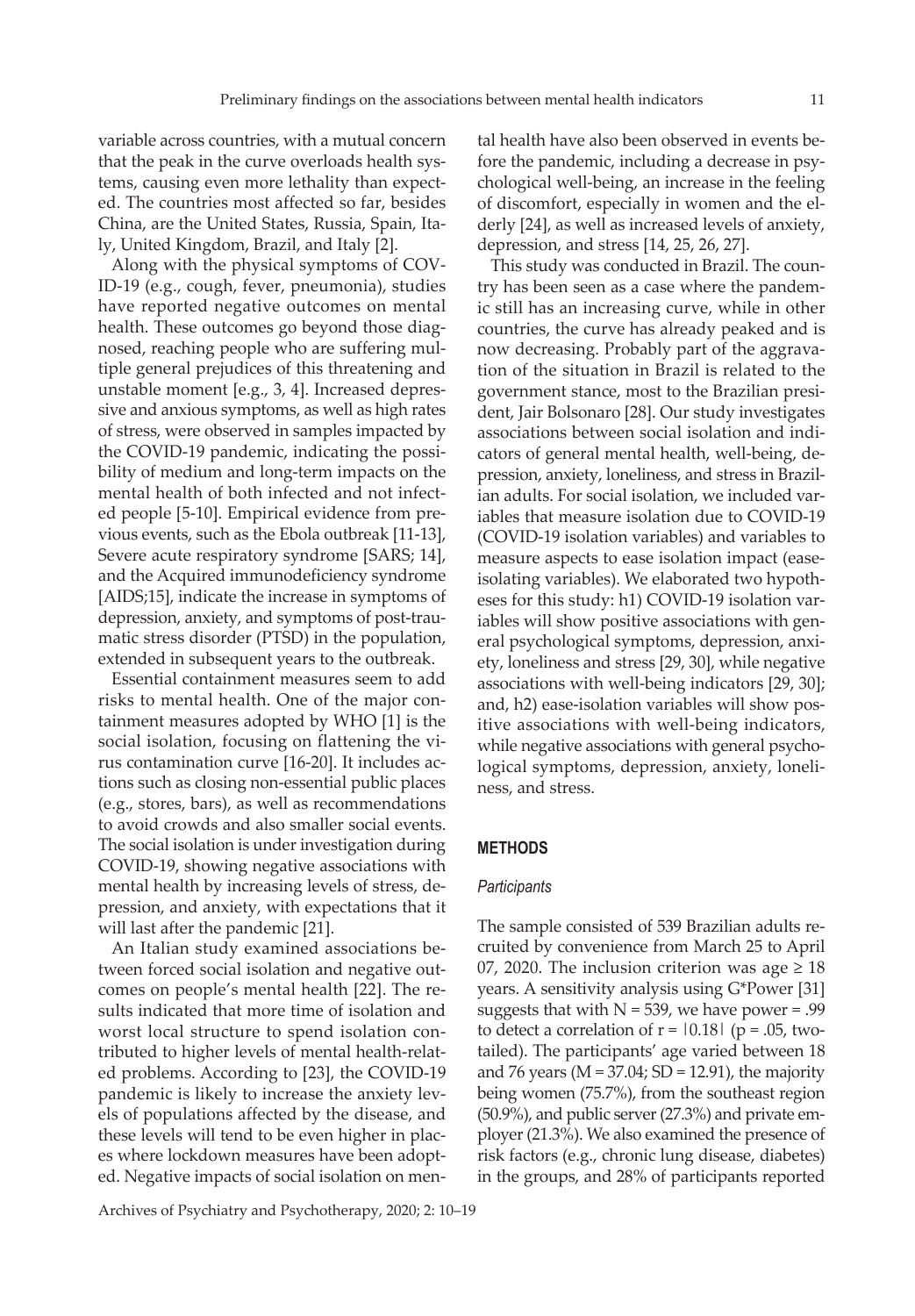being part of one or more risk groups. Details on the sample demographics are presented in Table 1.

| Age                                | Mean (SD)     | 37.4 (12.91)  |                  |               |               |             |         |
|------------------------------------|---------------|---------------|------------------|---------------|---------------|-------------|---------|
|                                    | Min-Max       | 18-76         |                  |               |               |             |         |
|                                    |               | Female        | Male             | Other         |               |             |         |
| sex                                | Raw           | 408           | 130              |               |               |             |         |
|                                    | $\frac{0}{0}$ | 75,7          | 24,1             | 0.2           |               |             |         |
| Psychiatry                         |               | No            | Yes              |               |               |             |         |
| Diagnosis                          | Raw           | 395           | 144              |               |               |             |         |
|                                    | $\frac{0}{0}$ | 73.3          | 26.7             |               |               |             |         |
| <b>Risk factors</b><br>to COVID-19 |               | No            | One              | More than one |               |             |         |
|                                    | Raw           | 388           | 116              | 35            |               |             |         |
|                                    | $\%$          | 72.0          | 21.5             | 6.5           |               |             |         |
| Number of                          |               | Alone         | $1$ or $2$       | 3 or 4        | 5 or above    |             |         |
| people living                      | Raw           | 77            | 235              | 205           | 22            |             |         |
| with                               | $\frac{0}{0}$ | 14.3          | 43.6             | 38.0          | 4.1           |             |         |
| Brazil's<br>region                 |               | South         | Southwest        | North         | Northeast     | Middle-west | Outside |
|                                    | Raw           | 97            | 275              | 12            | 40            | 87          | 28      |
|                                    | $\frac{0}{0}$ | 18            | 51.2             | 2.2           | 7.4           | 16.1        | 5.2     |
| Work                               |               | Public server | Private employee | Unemployed    | Self-employed | Other       |         |
|                                    | Raw           | 147           | 115              | 84            | 77            | 116         |         |
|                                    | $\%$          | 27.3          | 21.3             | 15.6          | 14.3          | 21.5        |         |

**Table 1.** Demographic characteristics of the sample.

# **MEASURES**

# *Questionnaire on Isolation behaviors during the COVID-19 pandemic*

We elaborated a survey to measure behaviors related to isolation during the COVID-19 pandemic. The questionnaire is composed by seven items, in two major fronts: COVID-19 isolation variables, including, (1) number of days in isolation, (2) if the person is part of the risk group for COVID-19, (3) if the person is practicing social distancing during the COVID-19 pandemic, and (4) level of concern with the current situation in the country due to COVID-19; and Ease-isolation variables, comprising (5) number of days with virtual interactions; (6) number of days with face-to-face interactions, and (7) level of satisfaction with current interpersonal relationships.

# **Five well-being index [WHO-5; 32]**

The WHO-5 captures emotional well-being and was developed from the World Health Organization-Ten Well-Being Index It was conceptualized as a unidimensional measure that contains five positively worded items: "I have felt cheerful and in good spirits;" "I have felt calm and relaxed;" "I have felt active and vigorous;" "I woke up feeling fresh and rested;" and "My daily life has been filled with things that interest me." The degree to which the positive feelings were present in the last two weeks is scored on a 6-point Likert scale ranging from 0 (not present) to 5 (constantly present). The raw scores are transformed to a score from 0 (worst thinkable well-being) to 100 (best thinkable well-being). The test showed good psychometric indicators [33], and internal consistency reliability  $\alpha$  = .92 in our study.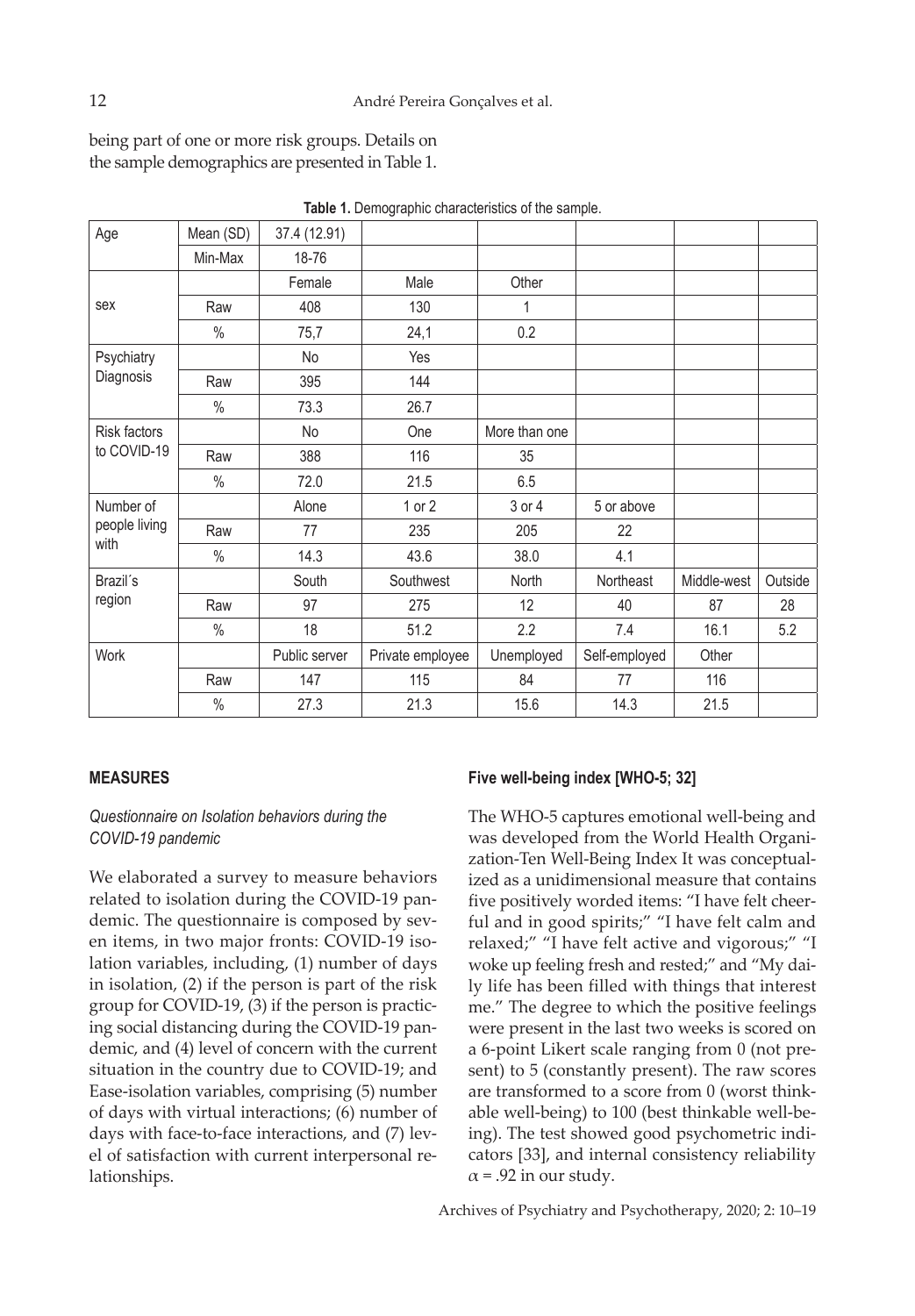### **General Health Questionnaire [GHQ-12; 34]**

The 12-Item General Health Questionnaire (GHQ-12) consists of 12 items, each one assessing the severity of a mental symptom over the past few weeks using a 4-point Likert-type scale (from 0 to 3). The score was used to generate a total score ranging from 0 to 36. The positive items were corrected from 0 (always) to 3 (never) and the negative ones from 3 (always) to 0 (never). The scale presented good psychometric indicators [35, 36], and internal consistency reliability  $\alpha$  = .90 in our study.

## **UCLA loneliness scale [UCLA; 37]**

The UCLA consists of 20 items to be answered using a four-point Likert scale, ranging from "nothing" to "frequently". The respondent should indicate how often he feels alone in social activities. The psychometric indicators of the UCLA are good [38], and internal consistency reliability  $\alpha$  = .94 in our study.

#### **Generalized Anxiety Disorder 7 [GAD-7; 39]**

The GAD-7 and GAD-2 were designed for use in primary care patients. The GAD-7 consists of a self-report questionnaire that allows for the rapid detection of GAD. Subjects are asked if they were bothered by anxiety-related problems over the past two weeks by answering seven items on a 4-point scale. The GAD-7 showed good psychometric indicators [40, 41], and internal consistency reliability  $\alpha$  = .92 in our study.

### **Perceived Stress Scale [PSS-10; 42]**

This scale is a self-report instrument that evaluates the level of perceived stress during the last month, and consists of 14 items with a 5-point response scale  $(0 = never, 1 = almost never,$  $2 =$  once in a while,  $3 =$  often,  $4 =$  very often). The total score of the PSS is obtained by reversing the scores of items 4, 5, 6, 7, 9, 10, and 13 (in the following manner:  $0 = 4$ ,  $1 = 3$ ,  $2 = 2$ ,  $3 = 1$ , and  $4 = 0$ ) and subsequently adding the 14 item scores. A higher score indicates a higher level of mental illness. The psychometric indicators of

**[CES-D; 44]** The CES-D consists of 20 items and is scored

ency reliability  $\alpha$  = .88 in our study.

from 0 (never) to 3 (daily) based on the frequency of depressive symptoms reported in the past week. Total CES-D score range from 0 (no depressive symptoms) to 60 (most frequent/severe depressive symptoms). The scale presented good psychometric indicators [45, 46], and internal consistency reliability  $\alpha$  = .84 in our study.

the PSS-10 are good [43], and internal consist-

**Center for Epidemiological Studies – Depression**

## **PROCEDURE**

The procedures of this study complied with the provisions of the Declaration of Helsinki regarding research on Human participants. All participants signed an informed consent form before participating. Data collection was performed online via Google Forms. We shared the research link on the social media website Facebook and via WhatsApp, inviting individuals to participate and relying on the snowball strategy to reach a more substantial number of participants.

# **Data Analysis**

To investigate the relationship between social isolation variables and mental health indicators, we relied upon the network analysis approach [47]. The algorithm Fruchterman-Reingold [48] was used, a force-directed layout algorithm that considers a force between any two nodes. The nodes represent the constructs (e.g., depression, anxiety), and the edges represent the connection between the nodes. The idea is to minimize the energy of the system by moving the nodes and changing the forces between them, leaving at the core of the network the nodes with high associations, and in the peripheral zone, the nodes with low associations [49]. The associations were conducted using partial correlations, estimating the connection between two nodes considering the influence of all other components of the network. We used the least absolute shrinkage and selection operator (LAS-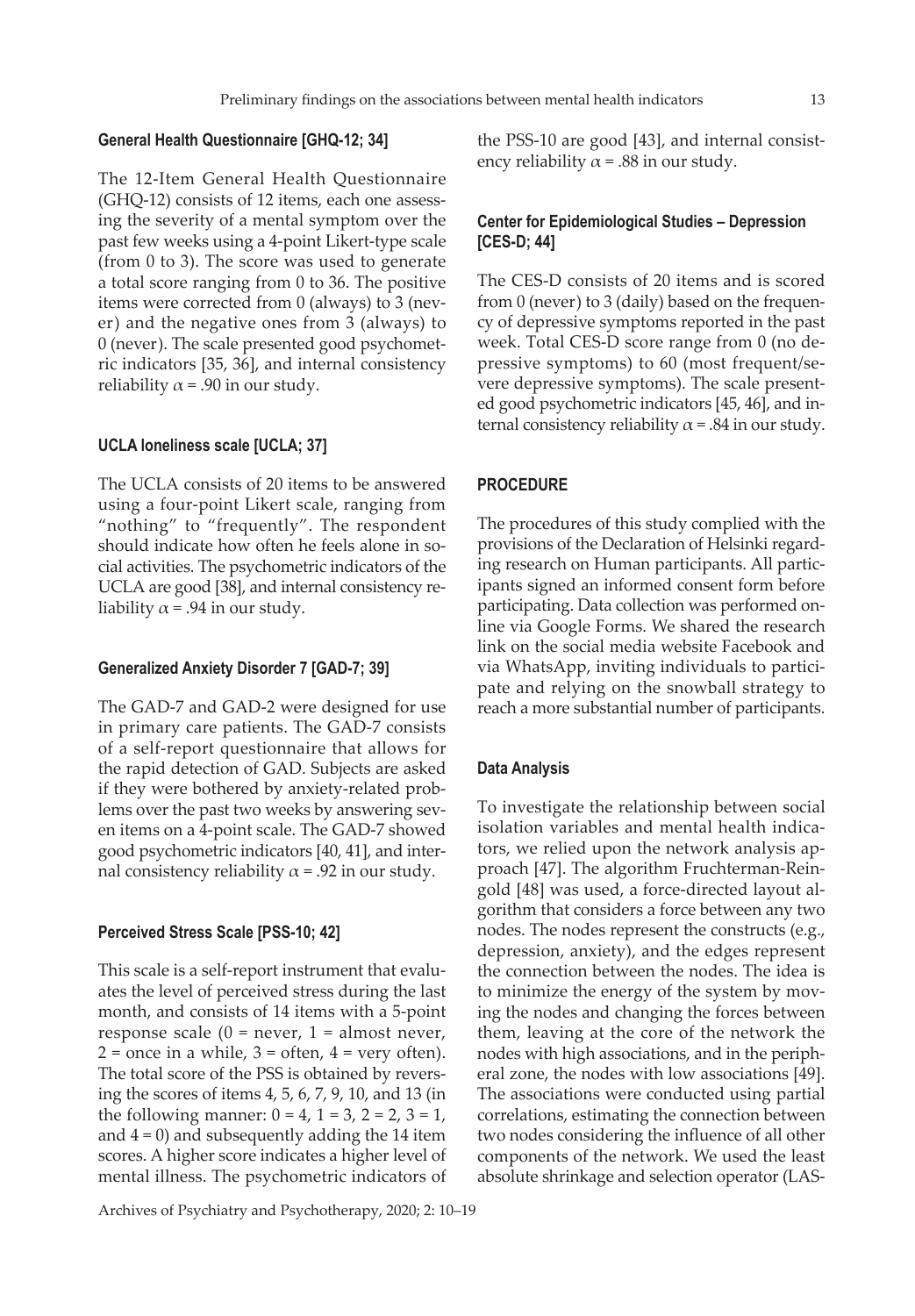SO). The LASSO method uses a way to penalize the model and prevent spurious associations from visually and statistically polluting the network. The penalty parameter used in this method is cross-validation, in which very weak associations and which do not add relevant information are reduced to zero. The figure generated by the analysis only shows the most consistent associations. The nodes represent each measure, and edges represent the strength of the relationship, where thicker edges show stronger relationships and thinner edges, weaker relationships. We conducted the analyses in JASP 0.9.

# **RESULTS**

The connections between the variables are shown in Figure 1, and the weights of the connection are presented in Table 2.



**Figure 1.** Connections between isolation variables and mental health indicators.

| Table 2. Weights of the connections. |
|--------------------------------------|
|--------------------------------------|

| Variable |              | $\overline{2}$ | 3            | $\overline{4}$ | 5            | 6      | ⇁            | 8        | 9 | 10 | 11 | 12 | 13 |
|----------|--------------|----------------|--------------|----------------|--------------|--------|--------------|----------|---|----|----|----|----|
|          | 0            |                |              |                |              |        |              |          |   |    |    |    |    |
|          | .25          | $\mathbf 0$    |              |                |              |        |              |          |   |    |    |    |    |
|          | .04          | .36            | 0            |                |              |        |              |          |   |    |    |    |    |
|          | 0            | .14            | .06          | $\mathbf 0$    |              |        |              |          |   |    |    |    |    |
| .5       | .27          | .17            | .34          | .20            | 0            |        |              |          |   |    |    |    |    |
| 6        | $-12$        | $-.10$         | $-.18$       | $-.10$         | $-21$        | 0      |              |          |   |    |    |    |    |
|          | $\mathbf{0}$ | $\mathbf{0}$   | $\mathbf{0}$ | $\mathbf{0}$   | $\mathbf{0}$ | .01    | $\mathbf{0}$ |          |   |    |    |    |    |
| 8        | 0            | $\mathbf{0}$   | $\Omega$     | $\Omega$       | $\mathbf{0}$ | .01    | 0            | $\Omega$ |   |    |    |    |    |
| 9        | 0            | 0              | .003         | 0              | .01          | $-.01$ | 0            | .18      | 0 |    |    |    |    |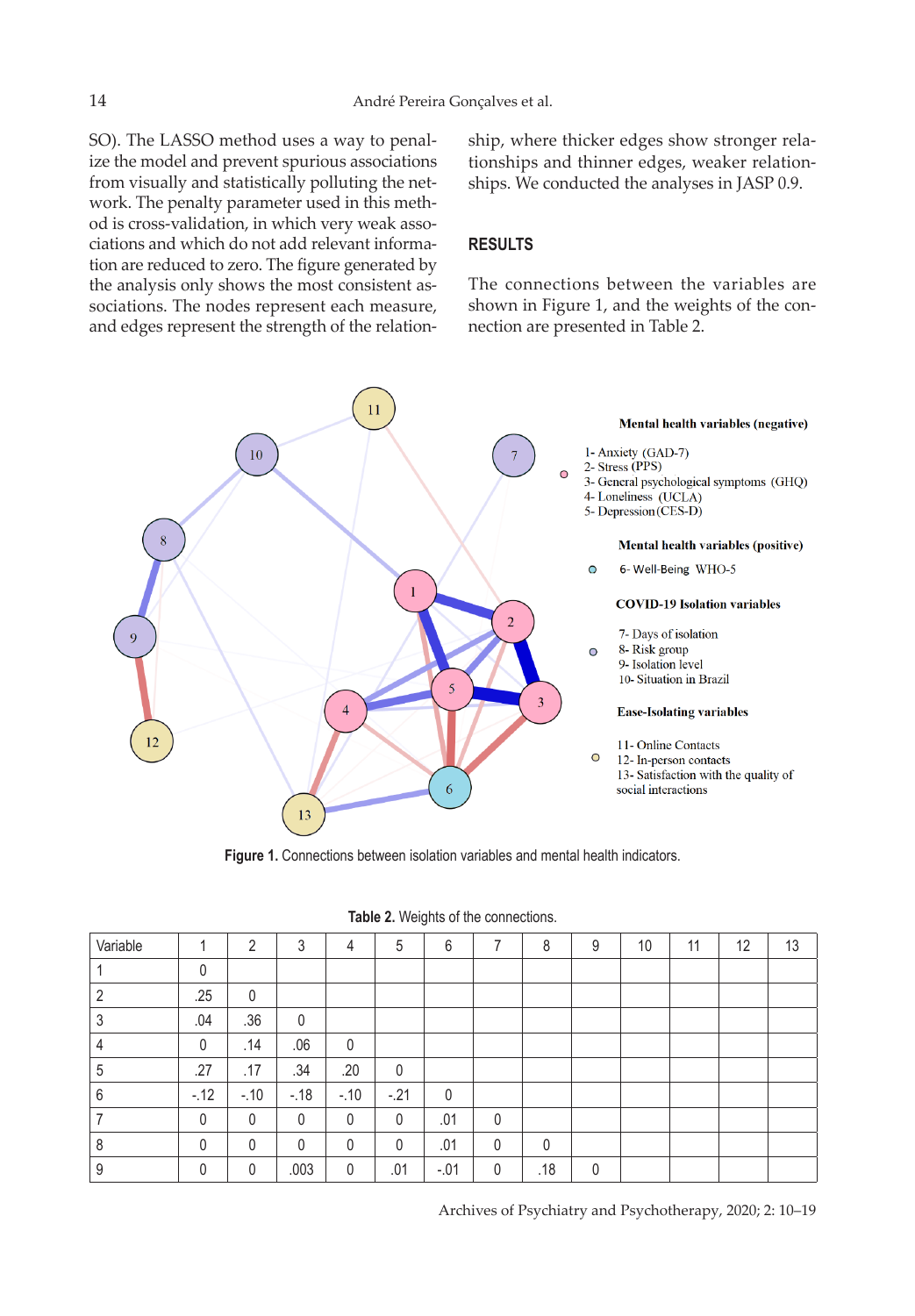| -10   | .09 |        |             |       |                |     |     | .08    | .03      |              |     |  |
|-------|-----|--------|-------------|-------|----------------|-----|-----|--------|----------|--------------|-----|--|
| $-11$ |     | $-.05$ | 0           |       |                |     |     |        |          | .04          |     |  |
| 12    |     | .01    | $\mathbf 0$ |       |                |     |     | $-.03$ | $1 - 19$ |              |     |  |
| 13    |     | $-.02$ | $-.02$      | $-15$ | $\overline{0}$ | .14 | .04 | .05    |          | $\mathbf{0}$ | .03 |  |

**Note:** 1 = Anxiety (GAD-7); 2= Stress (PSS); 3= General psychological symptoms (GHQ); 4 = Loneliness (UCLA); 5 = Depression (CES-D); 6= Well-being (WHO-5); 7 = Days of isolation; 8 = Risk group; 9 = Isolation level; 10 = Situation in Brazil; 11= Online Contacts; 12= In-person contacts; 13 = Satisfaction with the quality of social interactions.

COVID-19 isolation variables showed positive relationships with mental health indicators. For instance, the risk group variable connected with loneliness, level of isolation with depression, and concern with the situation of COVID-19 in Brazil with anxiousness. Besides, we observed an unexpected absence of a relationship of days of isolation with the positive and negative mental health indicators. Likewise, the ease-isolating variables showed expected associations, such as satisfaction with the quality of social interactions connected strongly and positively with

the well-being variable, while strongly and negatively with the loneliness, and negatively with general psychological symptoms; the number of online interactions shown a negative connection with stress, and in-person contact an unexpected positive connection with stress.

It is important to note that satisfaction with the quality of social interactions was the isolation variable with the highest number of connections with mental health indicators. Besides, looking at some of the COVID-19 isolation variables connections, being part of a risk group was positive-





Note: Note: 1= Loneliness (UCLA); 2 = Situation in Brazil; 3 = Satisfaction with the quality of social interactions; 4 = In-person contacts; 5 = Online Contacts; 6 = Isolation level; 7 = Risk group; 8 = General psychological symptoms (GHQ); 9 = Stress (PPS); 10 = Days of isolation; 11= Depression (CES-D); 12 = Well-Being (WHO-); 13 = Anxiety (GAD-7).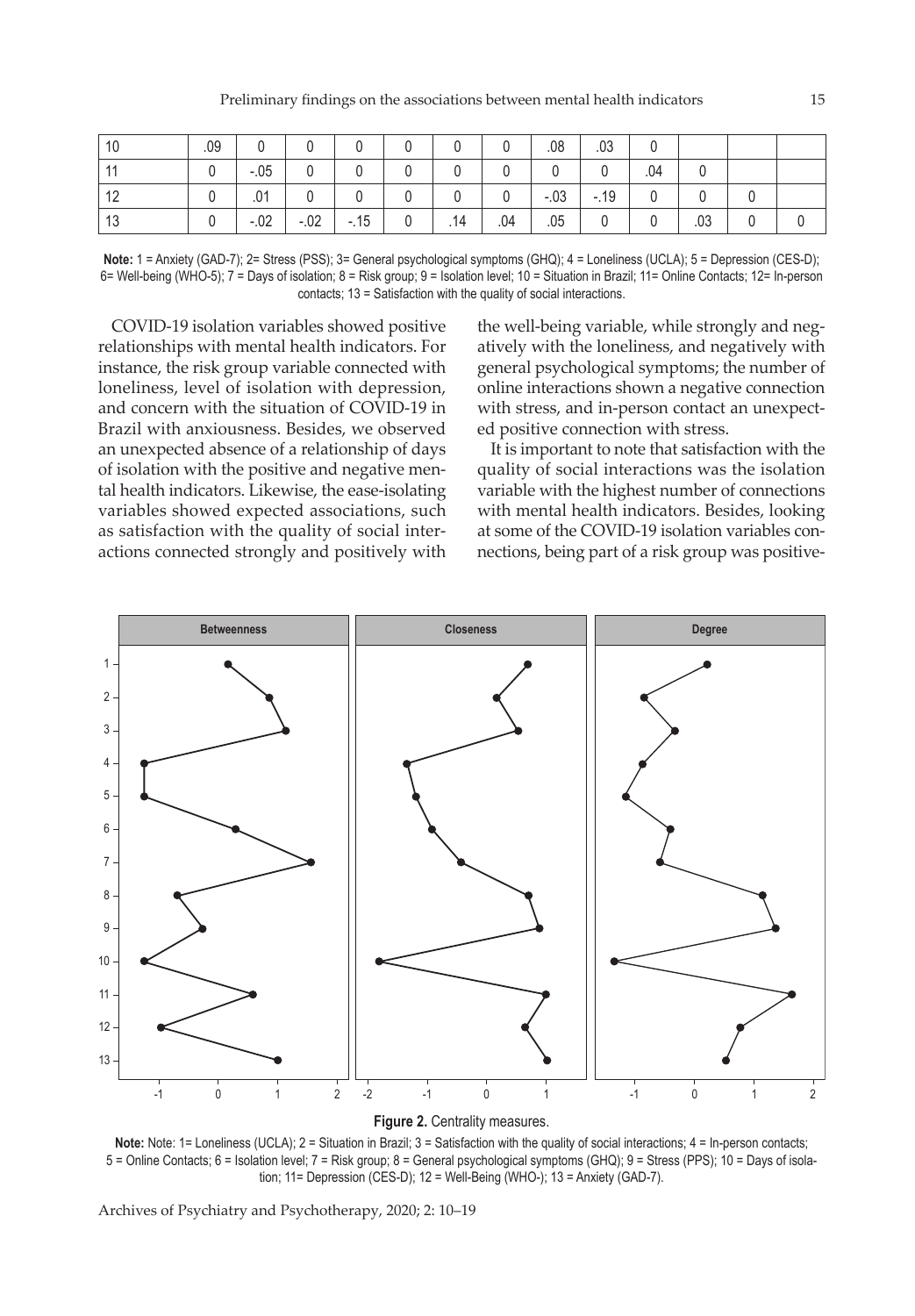ly connected to practicing social isolation and with concern about the COVID-19 situation in Brazil. For the mental health indicators, we observed positive connections between all the variables that indicate psychological symptoms, as well as negative association with well-being variable. Figure 2 presents the centrality measures.

The centrality measures indicated that the most central isolation variables in the network were interpersonal relationship satisfaction and risk group. Symptoms of depression, anxiety, and stress were the most central mental health variables.

# **DISCUSSION**

Countries around the world, including Brazil, have adopted isolation measures to contain the spread of COVID-19. Evidence indicates that, despite their effectiveness [16-20], social isolation measures are associated with damage to people's mental health [21, 22]. We aimed to verify the initial impact of social isolation due to COVID-19 on the mental health of Brazilian adults, specifically depression, anxiety, loneliness, and stress. Additionally, we included variables measuring aspects to ease isolation impact. Our hypotheses were partially confirmed, as we observed some expected positive associations between COVID-19 isolation variables and psychological symptoms, while some negative connections between ease-isolating variables and psychological symptoms.

Concerning our first hypothesis, variables indicating psychological symptoms were sparingly positively associated with variables used to measure isolation due to COVID-19. These findings support our hypothesis and previous evidence indicating that the COVID-19 containment measure related to social isolation may favor psychological symptoms [21-23], as already observed in previously studied outbreaks [14, 25-27, 50]. Depression symptoms were predominantly associated with isolation, as well as loneliness were associated with risk group variable. The threatening situation generated by the pandemic feasibly explains these findings, as well as the greater restrictions that accompany groups of risks. Besides, the association between anxiousness symptoms with the situation of COV- ID-19 in Brazil variable follows previous evidence showing anxiety directly related to general worry [51, 52]. Moreover, the population in Brazil is beginning to be hit more widely with the pandemic [2], which is undoubtedly an anxiogenic situation.

We also noticed that the number of days in isolation was unexpectedly unconnected to psychological symptoms. Given this unexpected finding, we considered two explanatory alternatives. First, the momentum of the pandemic in Brazil when data were collected should be considered. Although with expectations of a peak and incentives for isolation, it was still more partial and initial social isolation, with no extreme forced measures for lockdown. And second, the positive association between perception of current interpersonal and days of isolation indicate social support as a factor correlated with adhering and spending isolation time. The social support as a protective factor to the presence of psychological symptoms may be the explanation for the absence of association between days of isolation and psychological symptoms. We suggest future investigations to address this hypothesis.

On the subject of the second hypothesis, we can understand that satisfaction with current interpersonal relationships and time spent interacting online are aspects that seem to prevent psychological symptoms in times of social isolation and favor well-being. We especially have drawn attention to the level of satisfaction with the social interactions that showed strong associations with lower levels of loneliness and general psychological symptoms, as well as with higher levels of well-being. Our findings indicate that maintaining satisfying social relationships, even at a distance (e.g., video conferencing), is a means to lessen the impact of social isolation on feelings of loneliness and on exacerbating psychological symptoms. Online social interactions also seem to prevent psychological symptoms, as it shows a negative association with stress. The internet can operate as an essential tool in the current situation, allowing social interactions in time, and helping in the management of psychological symptoms [53]. Our findings reaffirm the WHO recommendation [1] regarding the maintenance and expansion of the contact network using social media, given the need for social isolation.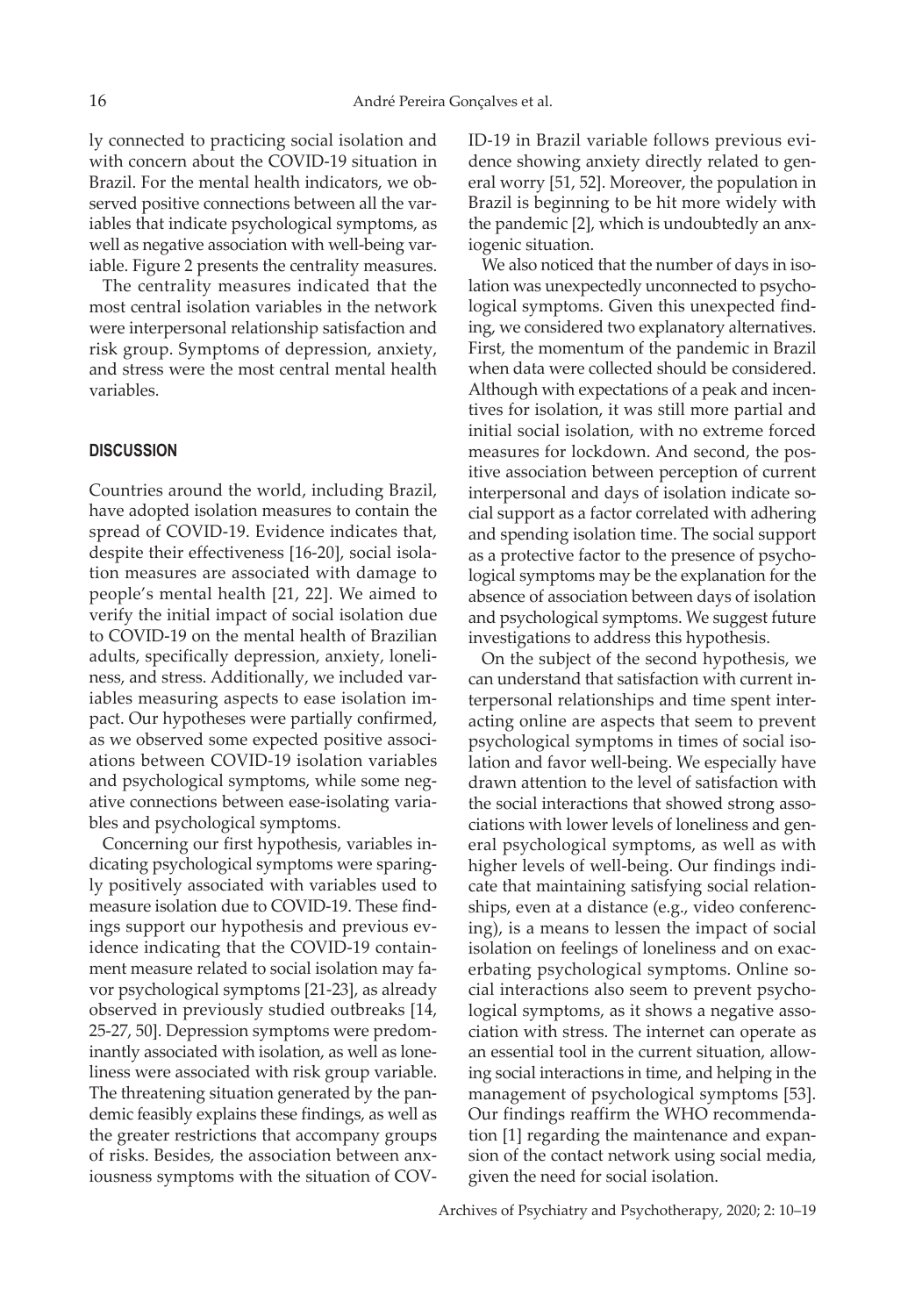Based on the study's findings, we can conclude that the damage to mental health associated with social isolation during the pandemic can be minimized by maintaining satisfactory interpersonal relationships. These relationships can be preserved through the use of digital technology. Besides, we recommend attention to the levels of depression, loneliness, and anxiety. Symptoms of depression are associated with high levels of isolation, concern with the pandemic with anxiety symptoms, and risk group with feelings of loneliness. Based on these findings, we have three direct recommendations. Mental health professionals should (a) elaborate strategies that contemplate the use of virtual tools to alleviate depressive feelings resulting from isolation, (b) give particular attention to risk groups that are most impacted by the isolation imposed by a pandemic situation and may suffer from loneliness, and (c) consider anxiety control strategies for the anxiogenic adverse reaction generated by the worldwide alert in times of disease outbreaks. Furthermore, we can only hope political leaders in Brazil review their current posture towards the COV-ID-19 pandemic, and based on robust scientific evidence, adopt the best strategies that focus on the psychological and physical well-being of the population.

Our data collection was carried out at the beginning of the adoption of the containment measures in Brazil. Consequently, our findings were maybe milder compared to studies where data were collected after a more extended period of social isolation. The main limitations of this study should be noted. First, social isolation was assessed with only one item for each indicator, which may have restricted the coverage of behaviors; second, many people were not yet practicing social isolation, both because of the pandemic and because of the divergent indications of the federal government; third, indicators of symptoms of post-traumatic stress and suicide were not collected, which we recommend for future studies based on previous evidence [54, 55]; and fourth, the design used in this study (i.e., cross-sectional) does not allow establishing causal associations, therefore, in future studies, longitudinal studies should be conducted to investigate possible causal relationships.

### **REFERENCES**

- 1. World Health Organization. Covid-19: OMS divulga guia com cuidados para saúde mental durante pandemia. 2020, Março, 18; 2020, Abril, 29]. Disponível em https://news. un.org/pt/story/2020/03/1707792.
- 2. Worldometer (2020). Coronavirus. https://www.worldometers.info/coronavirus/ (accessed 30 April 2020).
- 3. Bao Y, Sun Y, Meng S, Shi J, Lu L. 2019-nCoV epidemic: address mental health care to empower society. The Lancet. 2020; 37(395):37-38.
- 4. Joseph, J S, Patchaikannu, G, Bhandari, S S, Dutta, S. How the novel coronavirus (COVID-19) could have a quivering impact on mental health? Open Journal of Psychiatry & Allied Sciences, Epub ahead of print. 2020.
- 5. Duan L, Zhu G. Psychological interventions for people affected by the COVID-19 epidemic. The Lancet Psychiatry. 2020; 300:302-4.
- 6. Kang L, Li Y, Hu S, Chen M, Yang C, Yang BX, Wang Y, Hu J, Lai J, Ma X, Chen J. The mental health of medical workers in Wuhan, China dealing with the 2019 novel coronavirus. The Lancet Psychiatry. 2020; 14-7.
- 7. Shigemura J, Tanigawa T, Saito I, Nomura S. Psychological distress in workers at the Fukushima nuclear power plants. JAMA. 2012; 667:669-308.
- 8. Sun, L, Sun, Z, Wu, L, Zhu, Z, Zhang, F, Shang, Z, Jia, Y, Gu, J, Zhou, Y, Wang, Y, Liu, N, Liu, W. Prevalence and Risk Factors of Acute Posttraumatic Stress Symptoms during the COVID-19 Outbreak in Wuhan, China. medRxiv. 2020; 1-17.
- 9. Wang C, Horby PW, Hayden FG, Gao GF. A novel coronavirus outbreak of global health concern. The Lancet. 2020, 15;395(10223):470-3.
- 10. Yang Y, Li W, Zhang Q, Zhang L, Cheung T, Xiang YT. Mental health services for older adults in China during the COV-ID-19 outbreak. The Lancet Psychiatry. 2020; 19-7.
- 11. Betancourt, A M, Brennan, R T, Vinck, P, VanderWeele, T J, Spencer-Walters, D, Jeong, J, Akinsulure-Smith, A M, Pham, P. Associations between mental health and ebolarelated health behaviors: a regionally representative crosssectional survey in post-conflict Sierra Leone. PLoS medicine. 2016; 13(8): e1002073.
- 12. O'Leary A, Jalloh M F, Neria Y. Fear and culture: contextualising mental health impact of the 2014-2016 Ebola epidemic in West Africa. BMJ Glob Health. 2018; 3: e000924.
- 13. Shultz, J M., Baingana, F, Neria, Y. The 2014 Ebola outbreak and mental health: current status and recommended response. JAMA. 2014; 313(6): 567–568.
- 14. Gardner, P J, Moallef, P. Psychological impact on SARS survivors: Critical review of the English language literature. Canadian Psychology/Psychologie canadienne. 2015; 56(1): 123.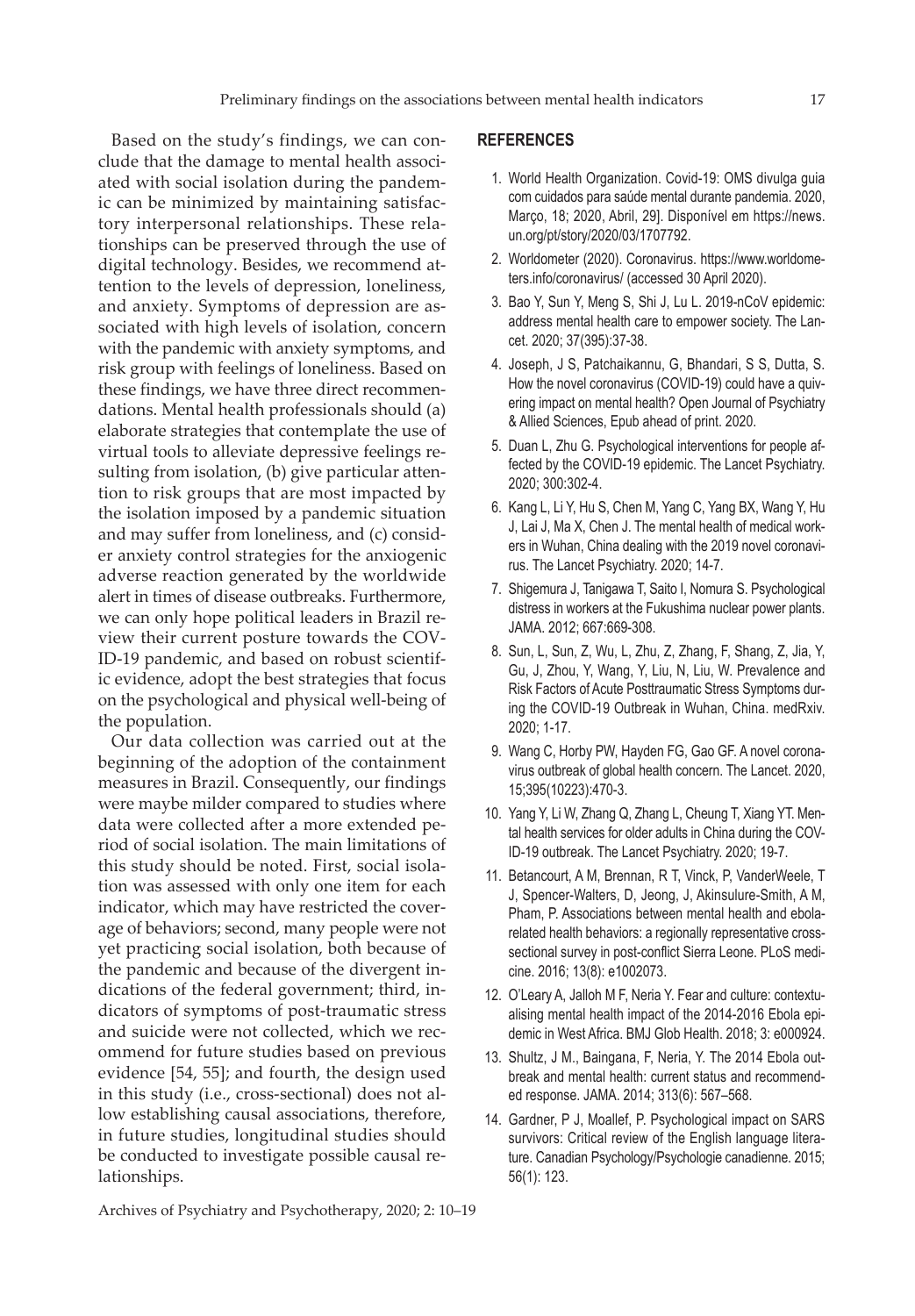- 15. Fukunishi, I, Matsumoto, T, Negishi, M, Hayashi, M, Hosaka, T, Moriya, H. Somatic complaints associated with depressive symptoms in HIV-positive patients. Psychotherapy and psychosomatics. 1997; 66(5): 248-251.
- 16. Kickbusch I, Leung G. Response to the emerging novel coronavirus outbreak. BMJ.2020; 1:2.
- 17. Mahase E. China coronavirus: WHO declares international emergency as death toll exceeds 200. Bmj. 2020; 1.
- 18. Wilder-Smith A, Chiew CJ, Lee VJ. Can we contain the COVID-19 outbreak with the same measures as for SARS?. Lancet Infect Dis. 2020.
- 19. Wilder-Smith A, Freedman DO. Isolation, quarantine, social distancing and community containment: pivotal role for old-style public health measures in the novel coronavirus (2019-nCoV) outbreak. Journal of travel medicine. 2020; taaa020-27.
- 20. Xiang YT, Zhao YJ, Liu ZH, Li XH, Zhao N, Cheung T, Ng CH. The COVID19 outbreak and psychiatric hospitals in China: managing challenges through mental health service reform. Int J Biol Sci. 2020; 1741-1744-16.
- 21. Brooks, S K, Webster, R K, Smith, L E, Woodland, L, Wessely, S, Greenberg, N, Rubin, G J. The psychological impact of quarantine and how to reduce it: rapid review of the evidence. The Lancet. 2020.
- 22. Pancani, L, Marinucci, M, Aureli, N, Riva, P. Forced social isolation and mental health: a study on 1006 Italians under COVID-19 quarantine. 2020.
- 23. Rubin, G J, Wessely, S. The psychological effects of quarantining a city. Bmj. 2020; 368.
- 24. Rohde, N, D'Ambrosio, C, Tang, K K, Rao, P. Estimating the mental health effects of social isolation. Applied research in quality of life. 2016; 11(3): 853-869.
- 25. Leigh-Hunt, N, Bagguley, D, Bash, K, Turner, V, Turnbull, S, Valtorta, N, Caan, W. An overview of systematic reviews on the public health consequences of social isolation and loneliness. Public Health. 2017; 152: 157-171.
- 26. Tomita, A, Burns, J. A multilevel analysis of association between neighborhood social capital and depression: evidence from the first South African National Income Dynamics Study. Journal of Affective Disorders. 2013; 10: 101–105.
- 27. Zhang, Y, Zu, X, Luo, W, Yang, H, Luo, G, Zhang, M, Tang, S. Social isolation produces anxiety-like behaviors and changes PSD-95 levels in the forebrain. Neuroscience letters. 2012; 514(1): 27-30.
- 28. Lancet T. COVID-19 in Brazil:"So what?" 2020.
- 29. Sood, S. Psychological effects of the Coronavirus disease-2019 pandemic. RHiME. 2020; 7: 23–26.
- 30. Torales, J, O'Higgins, M, Castaldelli-Maia, J M, Ventriglio, A. The outbreak of COVID-19 coronavirus and its impact on global mental health. International Journal of Social Psychiatry. 2020: 1–4.
- 31. Fasola AO, Obiechina AE, Arotiba JT. Incidence and pattern of maxillofacial fractures in the elderly. International journal of oral and maxillofacial surgery. 2003;32(2):206-8.
- 32. Bech P, Gudex C, Johansen S. The WHO (ten) well-being index: Validation in diabetes. Psychother. Psychosom. 1996; 65: 183–190.
- 33. Topp, C W, Ostergaard, S D, Sondergaard, S, Bech, P. The WHO-5 Well-Being Index: a systematic review of the literature. Psychotherapy and Psychosomatics. 2015; 84(3): 167–176.
- 34. Goldberg D, Williams P. A user's guide to the General Health Questionnaire. nferNelson. Windsor, UK. 1988.
- 35. Gouveia, V V, Chaves, S S S, Oliveira, I C P, Dias, M R, Gouveia, R S V, Andrade, P R. A utilização do QSG-12 na população geral: estudo de sua validade de construto. Psicologia: Teoria e Pesquisa. 2003; 19(3): 241–248.
- 36. Gouveia, V V, Barbosa, G A, Andrade, E O, Carneiro, M B. Factorial validity and reliability of the General Health Questionnaire (GHQ-12) in the Brazilian physician population. Cadernos de Saúde Pública. 2010; 26(7): 1439–1445.
- 37. Russell D, Peplau LA, Cutrona CE. The revised UCLA Loneliness Scale: concurrent and discriminant validity evidence. Journal of personality and social psychology. 1980;39(3):472.
- 38. Barroso, S M, Andrade, V S, Midgett, A H, Carvalho, R G N. Evidências de validade da Escala Brasileira de Solidão UCLA. Jornal Brasileiro de Psiquiatria. 2016; 65(1): 68–75.
- 39. Spitzer R L, Kroenke K, Williams J B W, Löwe B. A brief measure for Assessing Generalized Anxiety Disorder. Arch Intern Med. 2006; 166: 1092–1097.
- 40. Löwe, B, Decker, O, Müller, S, Brähler, E, Schellberg, D, Herzog, W, & Herzberg, P Y. Validation and Standardization of the Generalized Anxiety Disorder Screener (GAD-7) in the general population. Medical Care. 2008; 46(3): 266–274.
- 41. Moreno, A L, DeSousa, D A, Souza, A M F L P, Manfro, G G, Salum, G A, Koller, S H, Osório, F L, Crippa, J A S. Factor structure, reliability, and item parameters of the Brazilian-Portuguese version of the GAD-7 Questionnaire. Trends in Psychology. 2016; 24(1): 367–376.
- 42. Cohen S, Kamarck T, Mermelstein R. A global measure of perceived stress. Journal of health and social behavior. 1988; 385-96.
- 43. Reis, R S, Hino, A A, Añez, C R. Perceived stress scale: reliability and validity study in Brazil. Journal of Health Psychology. 2010; 15(1): 107–114.
- 44. Radloff LS. The CES-D scale: A self-report depression scale for research in the general population. Applied psychological measurement. 1977; 1(3): 385-401.
- 45. Fernandes, R C L, Rozenthal, M. Avaliação da sintomatologia depressiva de mulheres no climatério com a escala de rastreamento populacional para depressão CES-D.